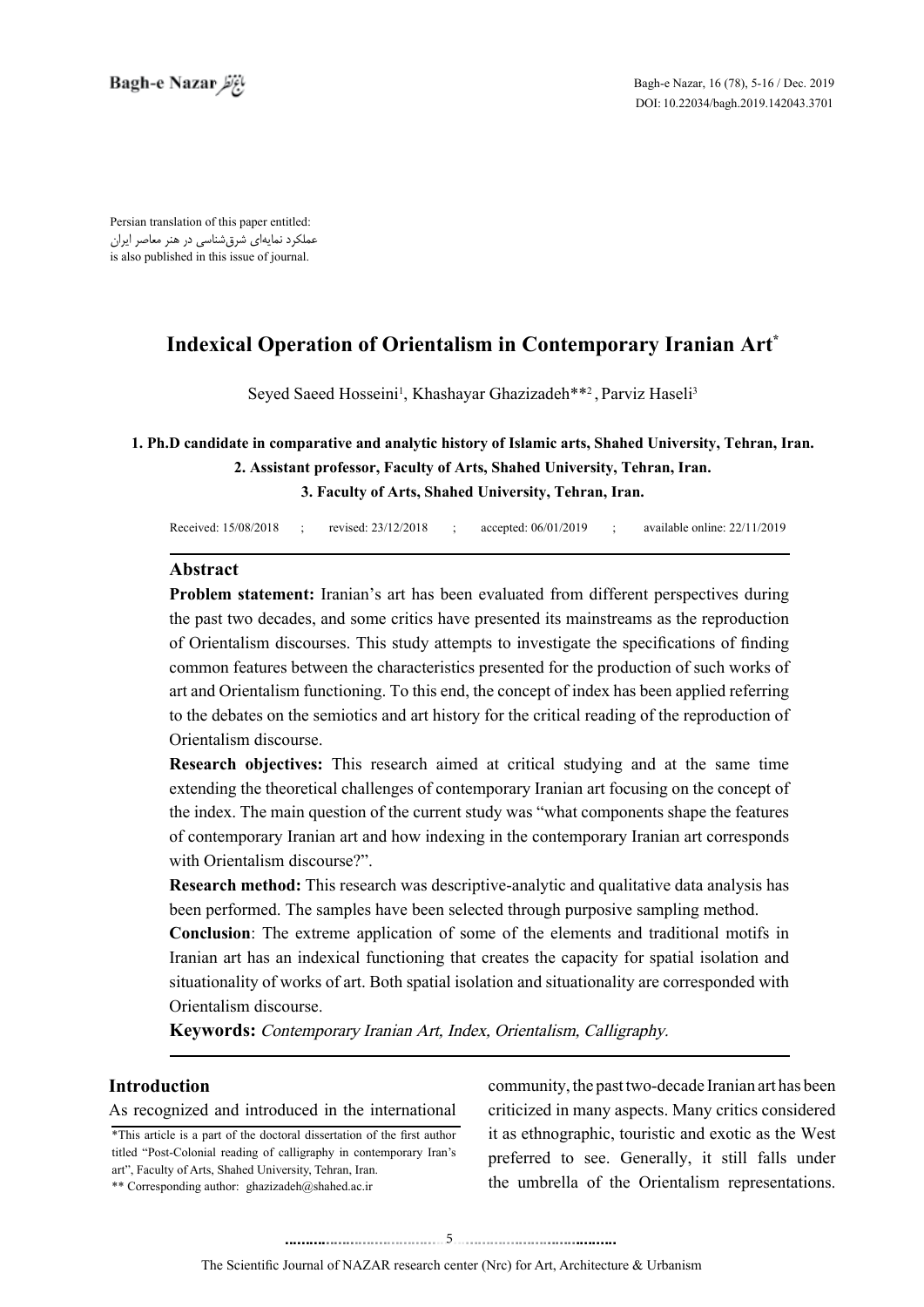According to these critics, these kinds of artwork created by the institutions of Western art are based on the dualism of the West as the subject and the Orient as the object. The emphasis on cultural characteristics and differences in these works has resulted in the production of artworks that are nothing more than the representation of Western stereotypes and assumptions. The present study contributed to highlight this issue by studying the concept of the index. In other words, it tried to find an association between the indexical layout of the artworks and the operation of Orientalism. Therefore, the concept of the index has been used as a critical concept to show the common features of many artworks produced during the last two decades. The main questions are as follows: what are the characteristics formulating the indexical feature of contemporary Iranian art and how is index-making in contemporary Iranian art correspond with Orientalism discourse? In the first step, the concepts related to the index in the field of art history and literary theory were presented, and then literature on Iranian art of the past two decades was briefly reviewed. Theorists' views were used to analyze the indexical features of artistic experience. Besides the description of each of the characteristics. examples of Iranian's art during the past two decades were presented.

#### **Problem statement**

In Orientalism discourse, the West as the center and focus, has the ability to identify "the other" and is capable of subjugating it in various dimensions. According to many intellectuals, Orientalism continues in the contemporary cultural context, and "many of the presuppositions and prejudices laid on the foundation of colonial logic are still important issues at play" (Rashidian, 2014, 160). Edward Said defines Orientalism discourse as follows: "a description or expression of a kind of 'desire' or 'intend' to recognize, and in some cases, control, construction, and even to legalize a clearly different world" (Said,  $2007$ ,  $31-32$ ). Macey describes it as "a designed program to produce hegemony". "The

Western mode of thought is dominated over the Orient". "Orientalism is the system of representations  $\left[\ldots\right]$  that are introduced with the Western ideological foundations" (cited in Shahmiri, 2010, 53). Although Orientalism is not a coherent discourse, it represents a maintainable nature throughout history. This discourse has been restored from one historical period to another and it has been reproduced from the Middle-Ages to the Age of Exploration, the Enlightenment, Colonization, and Modernity. Conventional imageries of the Orient have been untouched as a presupposition in the European mind (Sardar,  $2008$ , 163). Critics have focused on the representational system and in particular the visual representation as one of the most vital mediums. Critics hold that the West keeps discourse of reproducing the Orientalism representation through control and subjugation. Applying a new approach, this study sought to reveal how the use of index in art serves to reproduce the Orientalism discourse. To this purpose, an attempt has been made to provide the critical analysis of the past two-decade Iranian art through examining the concept of index drawn from semiotics and art history.

## **Literature** review

At the turn of twenty-first, the art of non-western countries and the Middle East received a great deal of attention followed by investigation and speculation in this regard. About a decade ago, the studies turned to be critical and the focus of previous studies have been on the reproduction of Orientalism attitudes. In her paper titled "The World of Iranian Images in the foreigners' Eyes", Mostafavi  $(2010)$ analyzed the persistence of cultural stereotypes in these works. In a paper, "A discourse analysis of the Middle-East art: A study of the formation of artistic rules in contemporary Iranian painting", Abolhassan Tanhai, Ravadrad and Moridi (2010) stated that the contemporary art of the Middle East was a new narration of Western visual stereotypes towards the Orient and a particular type of contemporary art recognized as the Middle Eastern art which is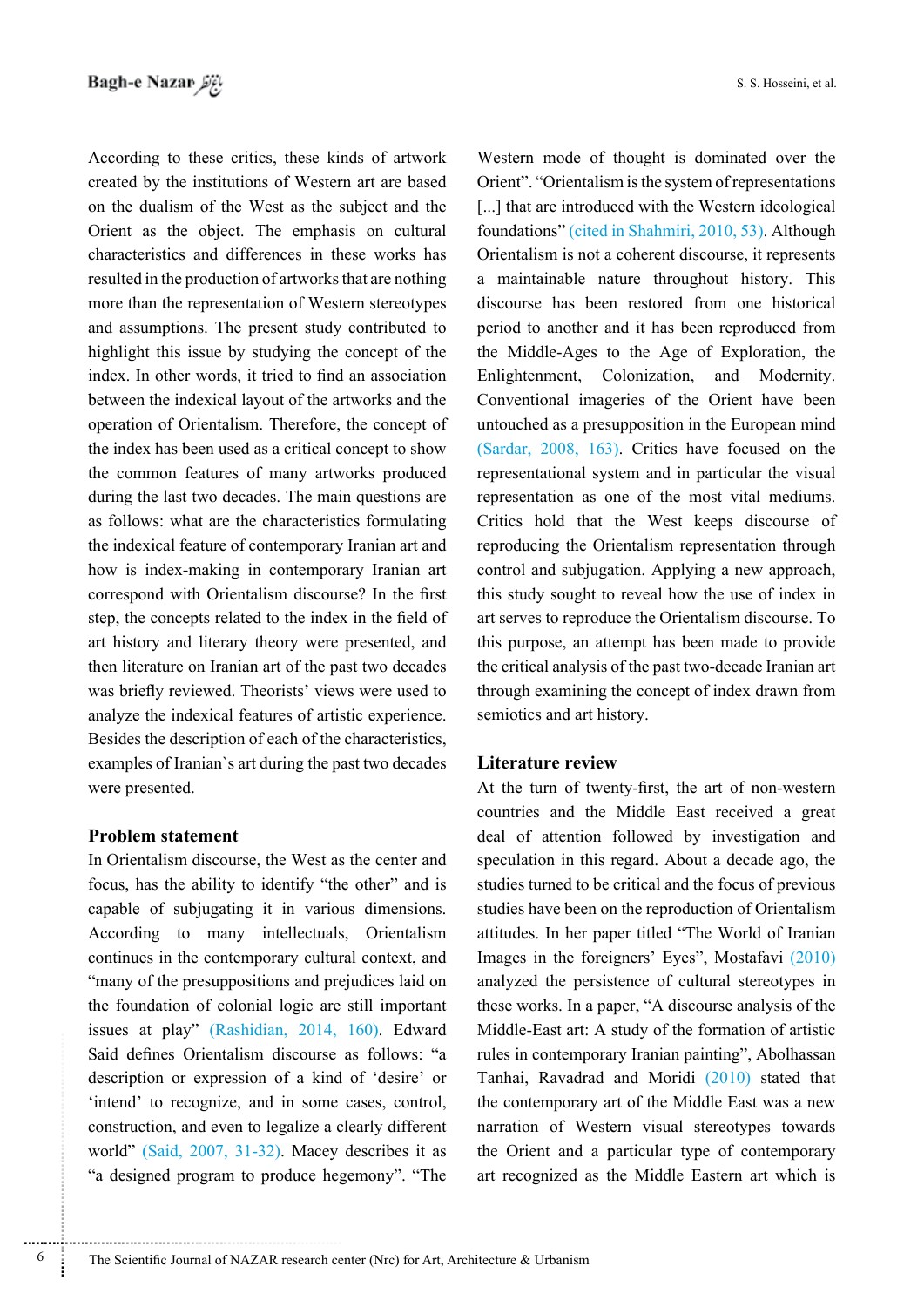consistent with the discourse of the power institutions of the world of art. In his paper "Contemporaneity" of contemporary Iranian art: Contemplation on the concept of time and place in contemporary Iranian art". Moridi  $(2015)$  emphasized spatial experience of contemporary Iranian Art. Winegar  $(2008, 651-681)$ investigated the relationship between politics and artistic events in the Middle East after the September 11 attacks and the spread of the stereotypes about Muslims and Middle Eastern people through the selection of certain types of art forms in this regard. In this research, the reproduction of Orientalism stereotypes is examined from a new perspective and through focusing on the index concept.

## **framework Theoretical**

According to Adams  $(2009, 167)$  the indexical feature include the components of form, color application techniques, political, social and economic context of the artwork. Hyde Minor  $(2011, 319$ - $(320)$  believed that the entire issue of context, which reminds the context in the mind of the viewer, was associated with the index, and the artist's life and the mechanism of financial support of art production rest in this area. Whiteside-St and Lucas  $(2011, 44)$ asserted that the "style" in the literary discourse is the index of the socio-cultural background of the author or character of the story. Pooke and Newall  $(2005, 37)$  also consider the existence of a direct bond or real relationship between the sign and the signifier, for example, the relationship between the image and what is represented as the index feature. The most important focuses of art history that have been considered in this study included two papers by Krauss (1986) entitled "Notes on index: Seventies art in America'. He described the art of the seventies with indexical characteristics influenced by photography. Krauss raised a question of "Is there any similarity between the artwork of the seventies despite the various forms of art practices and the rejection of the concept of style?". Accordingly, he finds shared features for artworks in the seventies relied on the concept of index.

#### **method Research**

The research data was collected using a library Research method and books, publications and sites were referred to in this process. The research method was descriptive-analytic and it was used to analyze the data collected from various sources. Moreover, quantitative analysis was applied in order to interpret the research objectives. The samples of the research included Iranian works of art during the past two decades. Most of the samples were selected from related significant books published in the last couple of decades. The purposive sampling method was also used to provide a more profound understanding of the subject. In fact, works were been selected in the process of observation and review such that they can be used as the main and general representative of Iranian art during the past two decades. However, the selected works did not include all the artistic approaches of the last two decades.

#### **Findings**

The emphasis on texture and socio-political context, the popularity of photography, contiguity -based relationship, and the act of pointing are among the characteristics that have shaped the art formulation of Iranian artistic practices during the last two decades. According to the theorists, the abovementioned characteristics can be considered as indexical characteristics of the arts. On this basis, the motifs and elements of traditional art serve as index devoid of their meaning to present a "situation" as real pieces of evidence. Therefore, they embrace new implications. It is possible to attribute these features to the contemporary Orientalism discourse which has spread to the artistic productions of this epoch.

## **Index in Peirce's theory**

Art historical practices have experienced developments since the second half of the twentieth century in terms of a critical attitude, and new concepts have developed in this field. Since then, researchers have redefined the views of the founders of semiotics, particularly Peirce, in order

.......... ....... ........ ........... ...... ....... ........ .......... ...........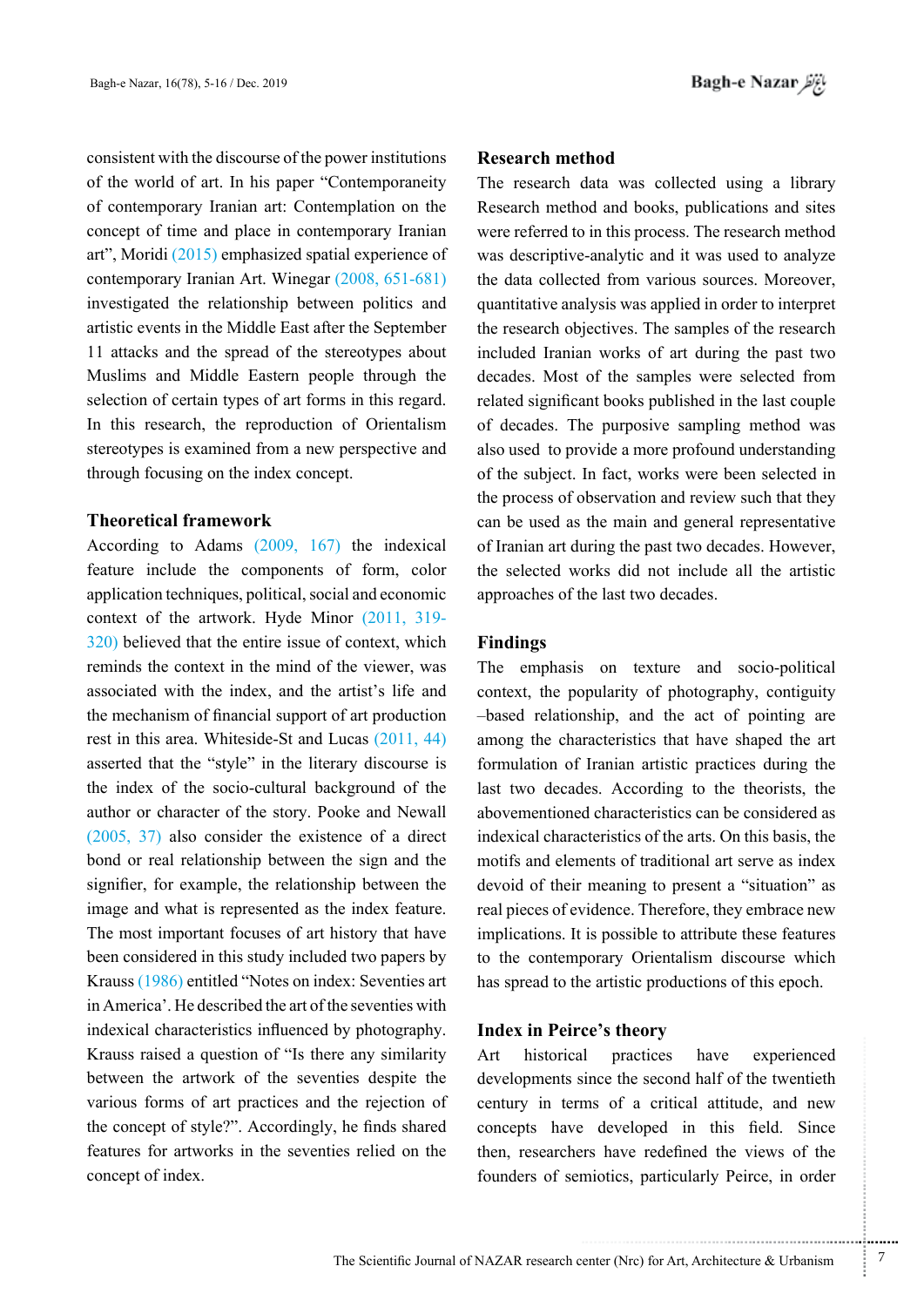to appreciate the process of producing meaning in visual artworks. By expanding the range of images, Pierce's triadic classification was paid attention and the concept of the index was considered as one of the most challenging concepts in his semiotics apparatus. Peirce stated that the form a sign takes, can be classified as one of three types of icon, index, or symbol. "Peirce's classification is less categorized as distinct types of sign, but more distinguishes the different types of relationships between the sign and the object". (Sojoodi, 2011, 25). An icon correlates with its object because the sign's qualities are similar to the object's characteristics. A portrait of a person is an icon because the photo has many features which the original face has  $(Liszka, 1996, 37)$ . The symbolic sign, as Saussure points out, only is arbitrarily or conventionally linked with its referent  $E$ agleton, 2011, 139). Language, for example is a symbolic sign  $(Sojoodi, 2011, 25)$ . An Index is a mode in which the signifier is not arbitrary but is directly connected in some way (physically or causally) to the signified. This link can be observed or inferred: e.g. natural signs (smoke, thunder, footprint), medical symptoms (pain), measuring instruments (weathercock, clock), signals (a knock on a door, a phone ringing), pointers (a pointing index finger), recordings (a photograph, a film), personal trademarks (handwriting, catchphrase) and deixis (this, that) (Chandler,  $2008, 67$ ). Indices, furnish positive assurance of the reality and nearness of their objects (Hooper, 1991, 251). After analyzing the data, we identified the frequent characteristic based representation and act of pointing, and in cultural life, the use of photography, the proximitysuch as repetitious references to the context of sociothe following, we will analyze the proliferation of indices in the contemporary Iranian art.

## **Context as index**

Though each work of art is created within a context, sometimes it is difficult to trace clues interwoven to the context and meaning. However, the issue can be identified as how the context is transferred to the

foreground of an artwork. That is, how reference to economic, social and cultural context becomes the subject of the artwork. Hyde Minor  $(2011, 319)$ , echoing Pierce's emphasis on the dynamic and spatial association of sign with a single subject or object, puts the issue of style and particularly the whole issue of texture, in the framework of the index. Adams  $(2009, 167)$  also believes that the indexical aspect of an artwork can be seen in the elements of style, color application techniques, social, political and economic background of the artwork, and the spectator's response, as well as the documents related to the work of art. But it is not easy to trace and pursue the concept of style in contemporary art. Some emphasize that "due to lack of common and shared aesthetic patterns and even the prevailing tastes, the last half-century artworks cannot be classified based on the style"  $(Abolhasan Tanhai, Ravadrad & Moridi, 2010, 9).$ However, it seems that the concept of index can be used as a framework to describe the common patterns of art production. Krauss's idea about the transformation of art in the seventies can help to clarify the issue. Various artistic tendencies in the seventies, such as video, performance art, photorealism and etc., represent a kind of pluralism in the seventies, and it seems that the items in this list are not identical and similar. According to Krauss, if we want to search for similarity in these tendencies, we cannot find it in the issue of style  $(Krauss, 1986, 196)$ . Using the concept of index, Krauss has tried to find the shared and common features of these works, and it seems the concept of the index can help us to reveal common features in contemporary Iranian art. In the following, through providing examples in this regard, context has been .focused

The issues related to the socio-political conditions of Iran and the process of changes in the contemporary era is among the most important concepts in this regard. This issue has been led to recording some of the cultural elements. For instance, portraying Iranian women wearing cover or veil (chādor) is one of the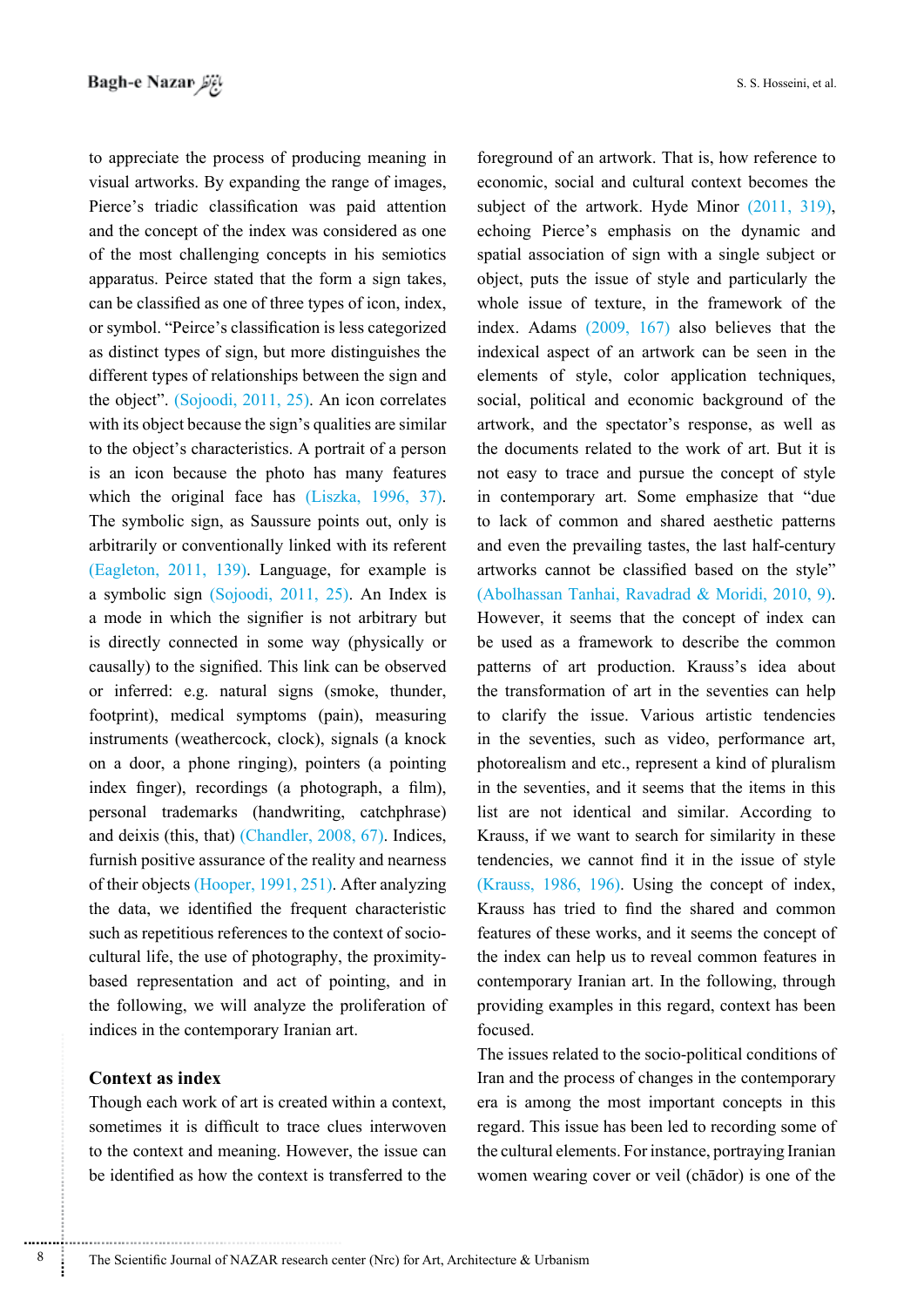most important elements of Iranian contemporary art that aims to portray the situation of women in the Islamic countries with a kind of critical orientation. Thus, choosing contexts by which these works have particular emphasis on, focus on the surrounding environment and features of contemporary social life. Identity politics, the challenges of women's lives in contemporary society, gender relations, fashion trends, consumption culture, the communication of disappointment from the status quo, the conflict between tradition and modernism, memory and historical and cultural recollection, the city and civil life of the middle class, the consequences of war, censorship and state supervision, religion and its place in the community, the position of the Middle East and the world of Islam, to name a few, are among the subjects that are reflected in this context.  $(Amirsadeghi, 2009)$ . The aforementioned items. along with some other subjects, refer to the context of the socio-political life of Iran and the most important topics in contemporary Iranian art. There are many works in this field in which the artist has tried best to set the stage and assemble the elements to take photos. Since these details give a lot of information about the social and cultural context, they can be considered as indices of contemporary social life. On the other hand, a specific and selected narrative of social and cultural life is projected when some of the features are highlighted, and other narratives are removed simultaneously. As before mentioned, the whole subject can be found within the framework of the index (Figs. 1, 4, 6  $\&$  8). Yet, the range of indices in the artworks is all-encompassing, and the study of financial mechanisms and artistic patronage is also included in this framework. One of the most important issues in contemporary Iranian art studies is the impact of the market on the production of artwork. The contemporary art of Iran and the Arab states of the Persian Gulf have received a great deal of attention by Sotheby's and Christie's art gallery auction, especially in 2007 and 2008. The widespread purchase of artwork also has dramatically inspired the trend of artwork production. Accessing global

and international markets and foreign art collectors' interest are the most important factors that have affected the means of art production in recent decades. This had led to the formation of stereotypes in Iranian art, which was followed by creating repetitive and similar works of art.

# **Indexical potential of photography as a guarantee for the unreal**

The range of the application of photography in contemporary Iranian art highlights the necessity of paying attention to the index in these works. Pierce has paid specific attention to the indexicality of photography and his word in this regard has been repeatedly cited: "photographs, especially instantaneous photographs, are very instructive, because we know that in certain respects they are exactly like the objects they represent. But this resemblance is due to the photographs having been produced under such circumstance that they were physically forced to correspond point by point to nature. In that aspect, then, they belong to the... class of signs... by physical connection [the indexical class] (cited in Chandler, 2008, 67). As the main concern of artists and painters since the Renaissance has been the mimicry and representation of the real world, the advent of photography, which provided such an opportunity, was an important and influential event  $(Ahmadi, 1992, 47)$ . In this aspect, Peirce's view receives considerable importance. His concentration on photography as an indexical sign has provided a desirable alternative to Saussurian signs in which any real connection between object and signified was rejected. The Saussurian linguistics perpetuated a strong divide between language and the world that was comparable to the mind/body divide in Descartes's philosophy  $(Schofield, Dorm & Dade-Robertson, 2013, 3).$ Therefore, because of presenting an indubitable record of the real world through predomination of indexical aspect, which relied on physical and causal connection, photography acquired an ability to overcome the dichotomy between sign and world.

...........................................................

.......... ....... ........ ........... ...... ....... ........ .......... ...........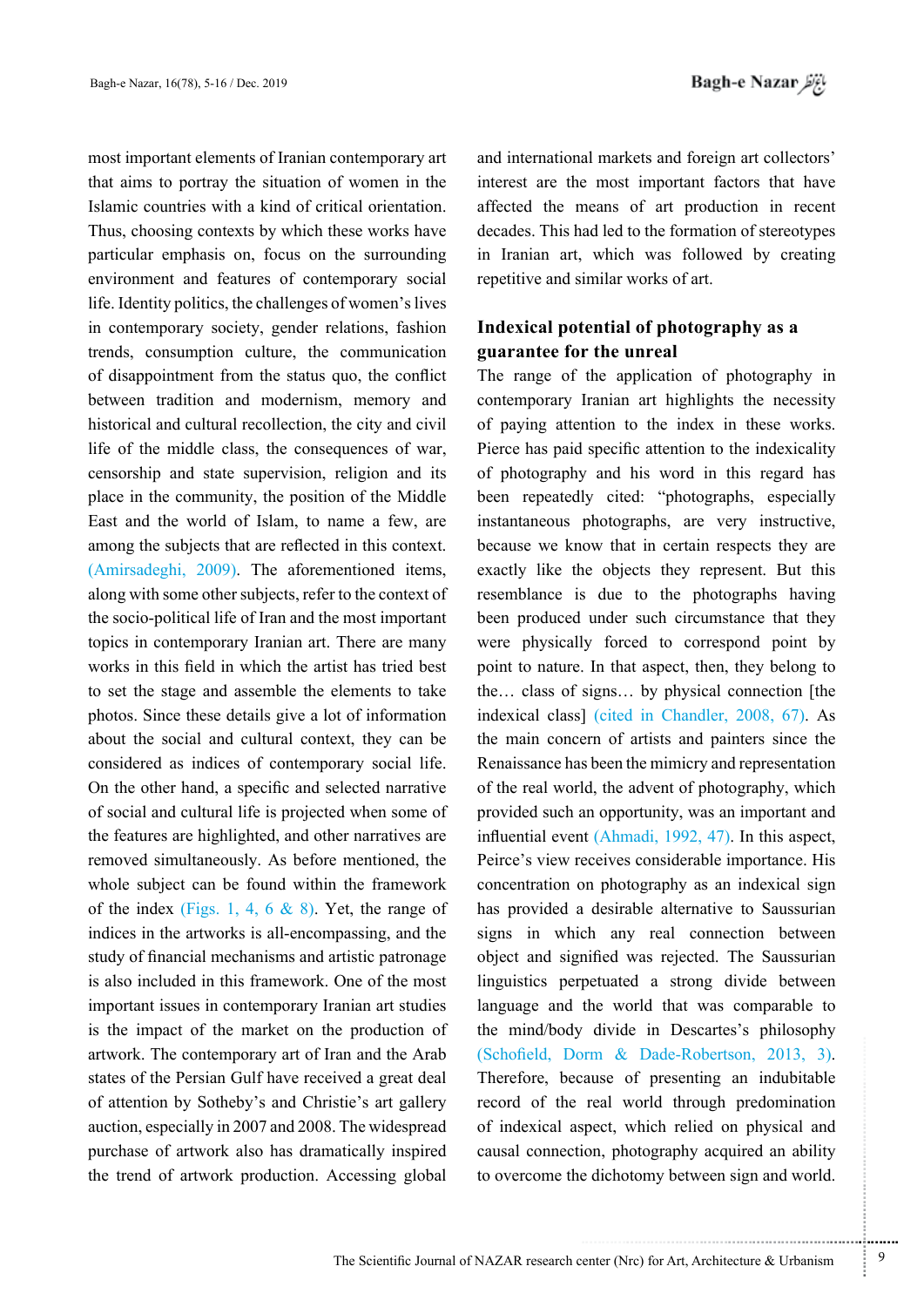Metz  $(1985, 82)$  has pointed out how the indexical quality of cinema has been employed as a "realist" guarantee for the unreal". The sense of familiarity afforded by indexicality in cinema allows filmmakers to introduce elements of fantasy without them being immediately rejected. Manovich (1999, 178) similarly assert that the mere suggestion, perception or even simulation of indexicality in cinema is a powerfully persuasive tool for audience. Images are taken through photography of the existing reality in front of camera. This kind of representation is different from other practices such as animation, because, for instance, cinematic images are photographic and animation images are graphic. "The attraction of indexical as opposed to iconic or symbolic representation is the promise of a truthful relationship to the world, unfiltered by language, culture or artistic intention" (Schofield et al., 2013,  $\beta$ ). Therefore, photography, which is the outcome of physical contiguity, can be used to refer to the real, just as footprint can.

The second is concerned with Krauss's art historical views on index and new artistic practices in 1970s. To explain her perspective about the index in the world of art by photography, Krauss has referred to Marcel Duchamp's artworks and considers them innovative in this field (Krauss, 1986, 198-207; Sonesson, 1989, 130). He has pointed to marcel Duchamp's readymade as index and proposes that they refer to the external reality. Duchamp's ready-mades point to trace or remainder of something happened in time is done by temporal and spatial isolation or selection of an object in much the same way that others have described the photographic act (Schofield et al., 2013, 2). Krauss considers multiple artistic practices of second half of the twentieth century under the influence of this photographic aspect. Dennis Oppenheim's Identity Stretch is a well-known example in this regard which artist transferred his thumbprint, greatly magnified, onto a large field and fixed its traces in lines of asphalt  $(D^{\prime})$ Alleva, 2015, 44). Not only photography itself, but also its indexical character transmitted to art practices and became their main feature since the second half of the twentieth century (Montag,  $2000, 65$ ). Therefore, some connections between photography and new art practices are established. In the following section, by presenting some pictures, we will examine the proliferation of photography in the contemporary Iranian art emphasizing the guarantee for unreal, isolation and selection.

The selected image inscribed on the mirror depicts a woman wearing a veil, while the position of the body and script indicates that the real subject of the picture, the woman, is dancing ballet while wearing a chador (see Fig.1). There is an image of a woman with a veil on the other side of the picture riding a motorcycle. As mentioned above, the indexical capacity of the photo has the potential capacity to represent and show it as if it is real, as well as in connection with something that is happening, as if what can be seen in the image is presented without manipulation and pretention. This image doesn't specify a sign of manipulation and photo editing techniques. Therefore, the index feature of the photo can support the authenticity and trustworthiness of the photo, as well as the role of journalistic photography at play. Given that the images are photos captured from a video; both of them are considered indices, the quality of which provides an assurance to be real. Numerous examples like this can be found in contemporary Iranian art. The feature of documentary quality and offering reality assurance for an unrealistic case like this can also be found in Figure 6.

Another feature of the index is shown in the next example, which is a toilet bowl with scripts on it  $(Fig.2)$ . As noted, the isolation, selection, and framing are photographic actions with the indexical nature which makes the association with the external reality available in time and place and the object that the image refers to makes it more believable and tangible. The artist has placed something that relates to everyday life within a frame and a static position. An object, which is directly related to the space (Iran) has been isolated from a continuum of reality by the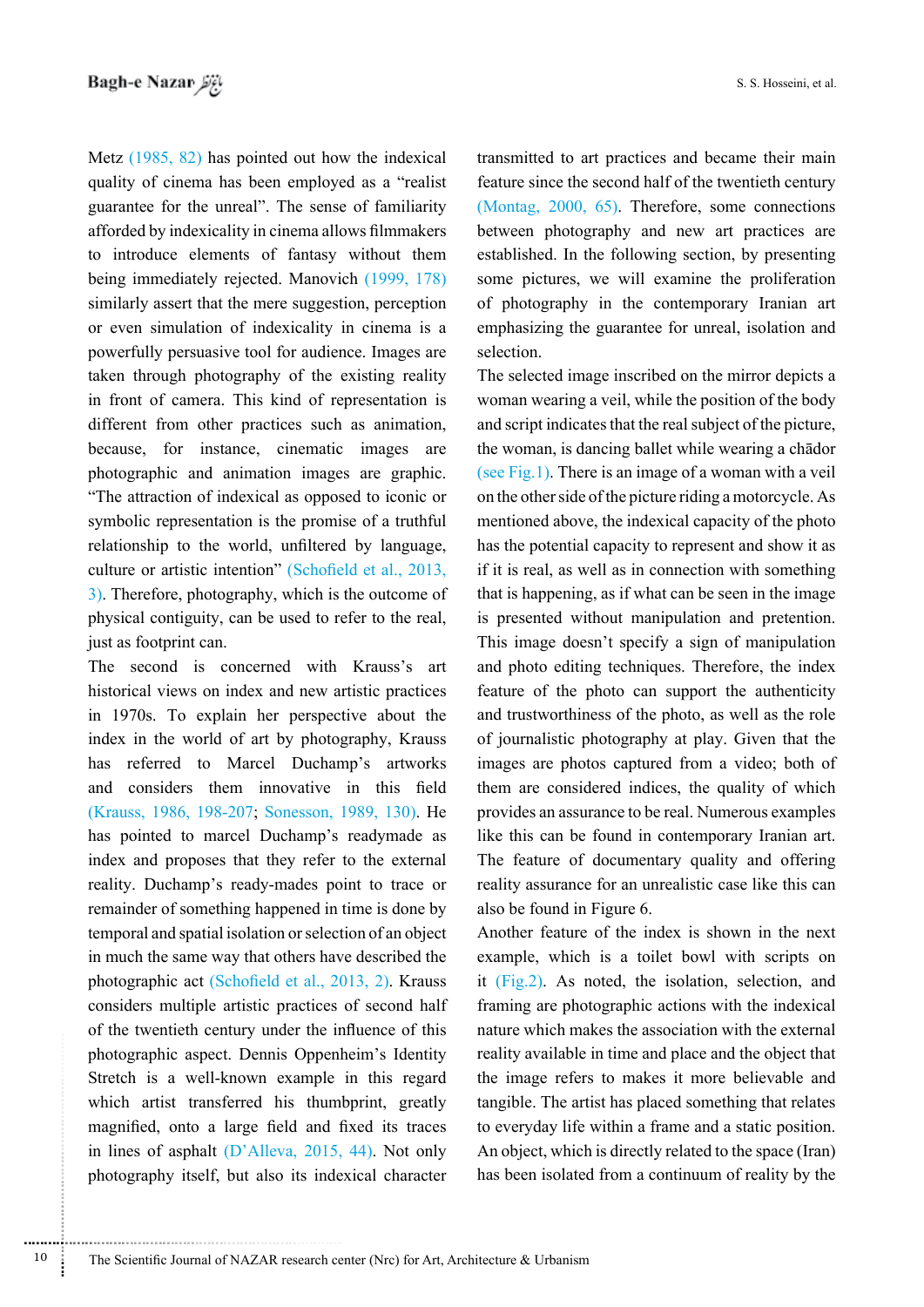

Fig. 1. Me. From the video series. Ghazel. Source: Issa: Pakbaz & Shayegan, 2001, 104.

**HIZD HIZD HIZO HIZO HIZD HILLS** دند آزاده آزادی آزاد آزادیم آزادید آزادند **Tilez**, Tile Till  $\overline{AB}$ أزادند أزاده دى آزاد ازادىم ازادىد از أأديد أزادند أزاده أزادي أزاد أزاديم

Fig. 2. Mass media, by: Behdad Lahooti. Source: Keshmirshekan, 2013, 256.

artist. At the same time, the object has been selected on purpose to provide implications of new meanings.

### **Contiguity-based relation and situatedness**

Index is based on real contiguity and is connected with the syntagmatic axis of language, and rhetorical figures of metonymy (Sonesson,  $1995, 4$ ). As mentioned, Pierce defines three types of signs (iconic, indexical, and symbolic) in their relation to the object which they represent. In the case of the index, this relationship is based on the metonymy but not the convention (which is true about the symbol) (Whiteside-St & Lucas, 2011, 440). According to Jakobson, metonymy and metaphor are fundamental issues not only are used in language, but also are applied in thinking, everyday speech, and even in unconscious formations such as dreams. Metonymy is drawing contiguity between two things with syntagmatic relation. For example, when we use the word "crow" the meaning of the "king" is implied. The metaphor is based on the resemblance, drawing a similarity between two things, by which the meaning of a word or phrase enters a new field. For instance, when we say, "He is an old fox," we mean that "he is a swindler" (Chattin,  $2011, 33$ ). The significance of this research lied on the conjunction or the connection of one sign with another, which is the fundamental feature of metonymy. As a result, the associate of familiarity to the cultural and contextual situations can be created.

The artist has assembled and put together many religious and national elements with reference to popular culture to show the familiar cultural context that can be found in the next example  $(Fig. 3)$ . The medalist wrestler who is popularly nicknamed Jahān image of Gholamreza Takhti, Iranian olympic gold-Pahlevān (The world champion), the costumes of the pahlevani and zourkhaneh rituals (an ancient Iranian sport), the ritual bunting, the religious banners (for example banners used widely in Ashura rituals), the religious icons and figures, the religious calligraphy, the decorative patterns and motifs of the background curtain, and the figure of the Achaemenid king on the small iron plate at the left side the image are the "mass" elements that are gathered based on the proximity or contiguity relationships. This kind of re-syntagmatiztion of the templates and features explicitly and potentially refer to space, and the artist has utilized the contiguity and metonymic capacity of indexes to inspire a familiar sense of space. Considering the syntagmatic aspect of these

...........................................................

.......... ....... ........ ........... ...... ....... ........ .......... ...........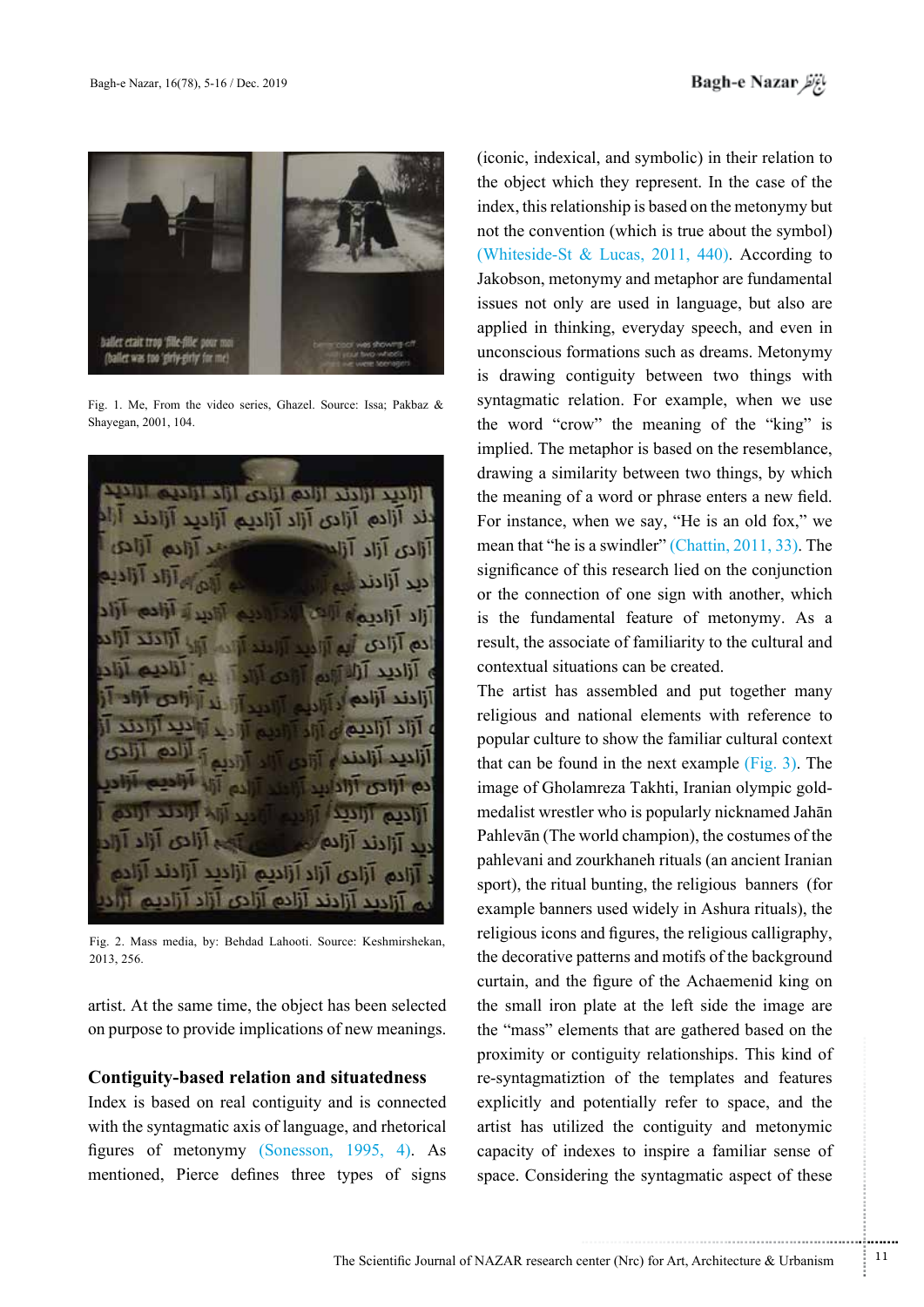elements, the spectator at first glance can feel that this image is reminiscent of Iran and is related to the " real" cultural situation.

Figure 4 is also a stimulated example to represent the indexical aspect based on contiguity relationship. The great names of American and European art history books are attributed to places outside these western places are attributed to the great names of the two regions in this image. In other words, nonhistory of art, for example, Middle Eastern Louise Bourgeois or Picasso from India. This reference to the place and situation represent a kind frustration and disappointment of non-contiguity, that is, the attempt of the artists of these countries to cite and recognize the Western-style art history books has been failed. Reference to the place indicates the position of artists in the above-mentioned countries and their failure to join the world of art. This shows how the art history has ignored them and how their attempt to enter and join the art world implies their assumptions about the representation of the place.

## **Deixis** as index

Indices like the pointing finger or an arrow serve to point a particular object, to isolate it and bring it out of the typically spatial and context  $(Sonesson, 1995, 5)$ . This is associated with Peirce's definition of specificity and singularity of indices and is clearly applicable to deixis  $(Doane, 2002, 92$ - $\sqrt{93}$ . Linguists consider the following words related to the indexical expressions:

Personal pronouns: I, you, he, she, etc.

Demonstratives, simple and complex: this, that, this man, that woman, etc.

Adverbs: here, now, presently, today, yesterday, .actually

Adjectives: my, your, present, actual.

Verb tenses: present tense, past tense, etc. (Dokic,  $2012, 2$ ).

Deixis (for instance "this") is devoid of any meaning and simply designate a specific and singular object or situation and it is comprehensible only within the given discourse. These pronouns have a directness



Fig 3. Takhti, Photo by Khosrow Hassanzadeh. Source: Amirsadeghi, 2009, 167.

MIDDLE EASTERN LOUISE BOURGEOIS **RENOIR OF SOUTH AFRICA KOREAN MARK ROTHKO CINDY SHERMAN OF ASIA DALI OF BALI** PICASSO OF INDIA **INDIAN DAMIEN HIRST** NESE GERHARD RICHTER **ZIUAN JOSEPH BEUYS ISTO OF GHINA** AN ANSELM KIEFER **RUCHINS OF KOREA CAMEODIA** 

Fig. 4. Moment of glory, by: Leila Pazooki. Source: Keshmirshekan, 2013, 329.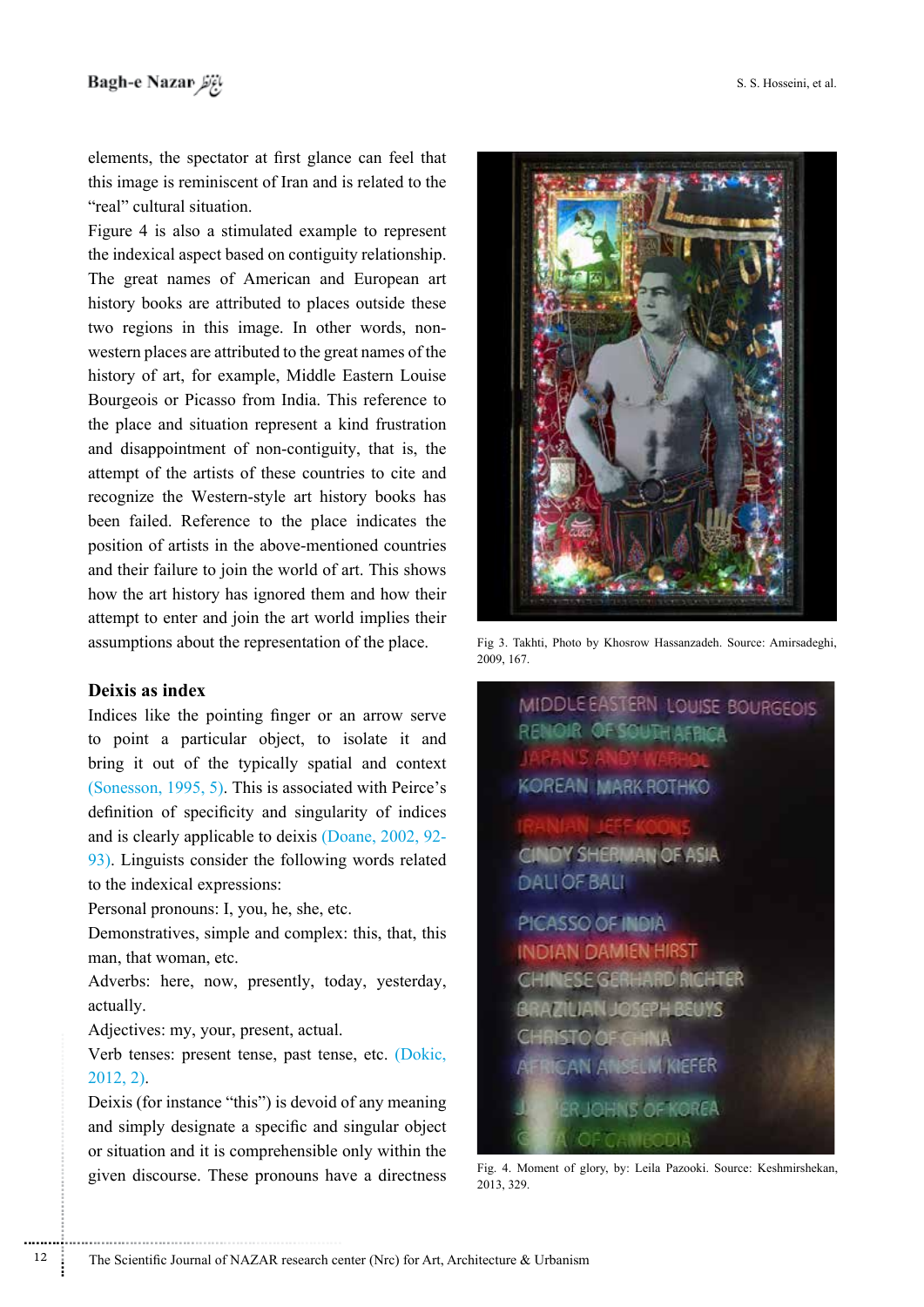and immediacy that all nouns lack. Indices furnish positive assurance of the reality and the nearness of their objects. They simply indicate that something is "there". It leaves its mark in language in the empty signifier "this", ready to take on any singular entity (Doane 2002, 92-101). In order to provide information and knowledge, these empty signs need to be embedded in a larger discourse

(Huel, 2012, 12). In the works of art, according to Krauss  $(1986, 218-219)$ , this practice is done in ways such as adding text, sound, speech, or sequence of components. "Mute index" requires "The addition of an articulated text or discourse".

In this regard, several Iranian works of art can be mentioned with regard to the last two decades. The pointing mode and the necessity of supplemental discourse are explicitly represented in these works of art. This feature provides an opportunity for these works to create and imply the meaning immediately without relying on meaning making conventions. The selected image with the indexical title of "Tehran" is a striking example  $(Fig. 5)$ . The long shot and wide view of the image covers people doing routines. People are overwhelmed by undecided roads to take and swing around feeling confused and clueless. The selected place is relatively empty and soulless which is a landscape created after the Islamic revolution. Practicing the indexical act of pointing, the artist points to the specific place, and the title of the exhibition catalog in which the collection of works of art are exhibited, is also made up with pronouns: "This is that place". As mentioned above, these meaningless and empty pronouns need to be positioned within a broader discourse, and this absence or lack is compensated by assigning of a large billboard holding the script and image that can be seen at the left side of the image.

Next two examples have been selected to indicate the calligraphy as a kind of supplemental common discourse in the contemporary Iranian art  $(Figs. 6$  $\&$  7). The first example is a painting of a beautiful vintage cracked paint texture jar inscribed with a line of poetry by the Iranian poet Hafez in Nastaliq

script. These elements remind the spectator of the rich ancient culture that the artist intends to refer to and link it with the present, which may be devoid of that richness. This idea has been completed with the calligraphic text as a supplemental discourse (see Fig.  $6$ ). In addition, the presentation of a jar without the Nastaliq calligraphy script could not directly remind the spectator of the association between the historical and present context in this manner. The elimination of the "oppressed" Oriental woman's eyes is compensated by the addition of a writing that is reminiscent of calligraphy in the next example (see Fig.  $7$ ). In fact, the interactive relationship between these elements, the index and the supplementary discourse, has become a formula for the creation of works and a quick reference to a particular place is made possible that Iran is intended here.

The last example includes all indexical features discussed above (see Fig. 8). The artist points to the location of the world map by selecting, isolating, and framing. He refers to "Here" as the essence of all previous artworks. Something that is special, unique and particular. The empty signifier requires the inclusion of "discourse" to which is being referred to. The calligraphic script and even the image of some people created by spraying the color on it can provide this discourse. As if people were present in the previous images (see Fig.  $5$ ). But, the text "What if" still refers to the indexical words and deixis. The reference implies a hidden concept something which is a hidden concept. The referral is made to this, here, now, past and future and also to the empty signifiers, as well as the possible supplemental discourses.

#### **Discussion**

Based on what has been discussed, some researchers believed that Iranian art during the last two decades not only was unable to challenge the Western stereotypes, but also it reproduced the Orientalism discourse. In other words, it was unable to eliminate the Western stereotypes and represented the Western views. Accordingly, the findings of this study were

.......... ....... ........ ........... ...... ....... ........ .......... ...........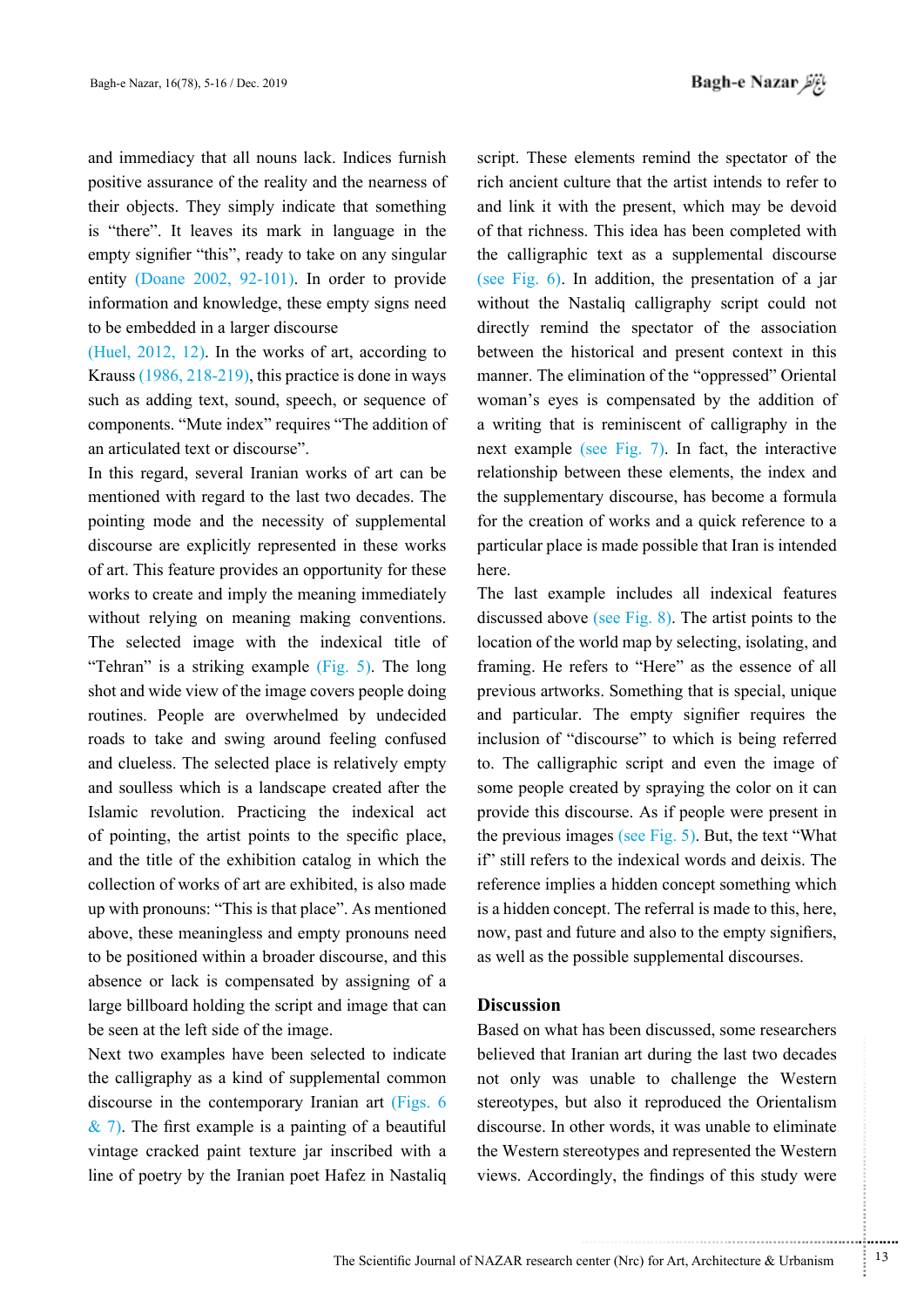

Fig. 5. Tehran, Photo by Mitra Tabrizian. Source: Amirsadeghi, 2009. 44.



Fig. 6. Nightingales Song, Photo byFarhad Moshiri. Source: Eigner and Hadid, 2010, 80.



Fig. 7. Untitled, From the Woman of Allah Series. Source: Issa et al., 2001, 116.

consistent with the results of the previous studies in that Iranian art during the last two decades had reproduced the Orientalism discourse. For example, the relationship based on contiguity was consistent with Moridi's results  $(2015)$  in terms of reminiscent of spatial experiences. Moreover, the widespread of photography found by Mostafavi  $(2010, 47)$  was consistent with the transformations of the Iranian art during the last two decades: "Iranian painting and sculpture received relatively less attention from the beginning. The reason might be that dealing with them is such complicated that is not matched with the impatience of the western art history experts and the changes of painting in Iran?" In other words, the indexical capacity of the photography increases authenticity and reality of the subject, which was not possible in the painting. This justified the reason for media artworks with the focus on photography and the inclination in producing and using the mixedfilm. However, there was no similar result for the other characteristics. the index-based interpretation presented in this study presents a new approach to evaluate other representations, including media and news representations which can be an appropriate subject to be investigated in future studies.

## **Conclusion**

This study investigated the indexical signs, reviewed - art theorists, and the main characteristics of - Iranian art -in the last two decades. Accordingly, extreme emphasis on the context and socio-political texture with a critical orientation was considered as one of the most important features of contemporary Iranian art. The widespread interest in photography should also be considered as one of the most important indexical based relationship as another characteristic indicated features of contemporary Iranian art. The contiguityhow traditional arts and motifs obtained indexical implication in this context through losing their meanings. For example, one of the reasons for using calligraphy, and in particular Nastaliq's calligraphy, was that this script implied a contiguity relationship with Iran. Regarding the act of pointing, it should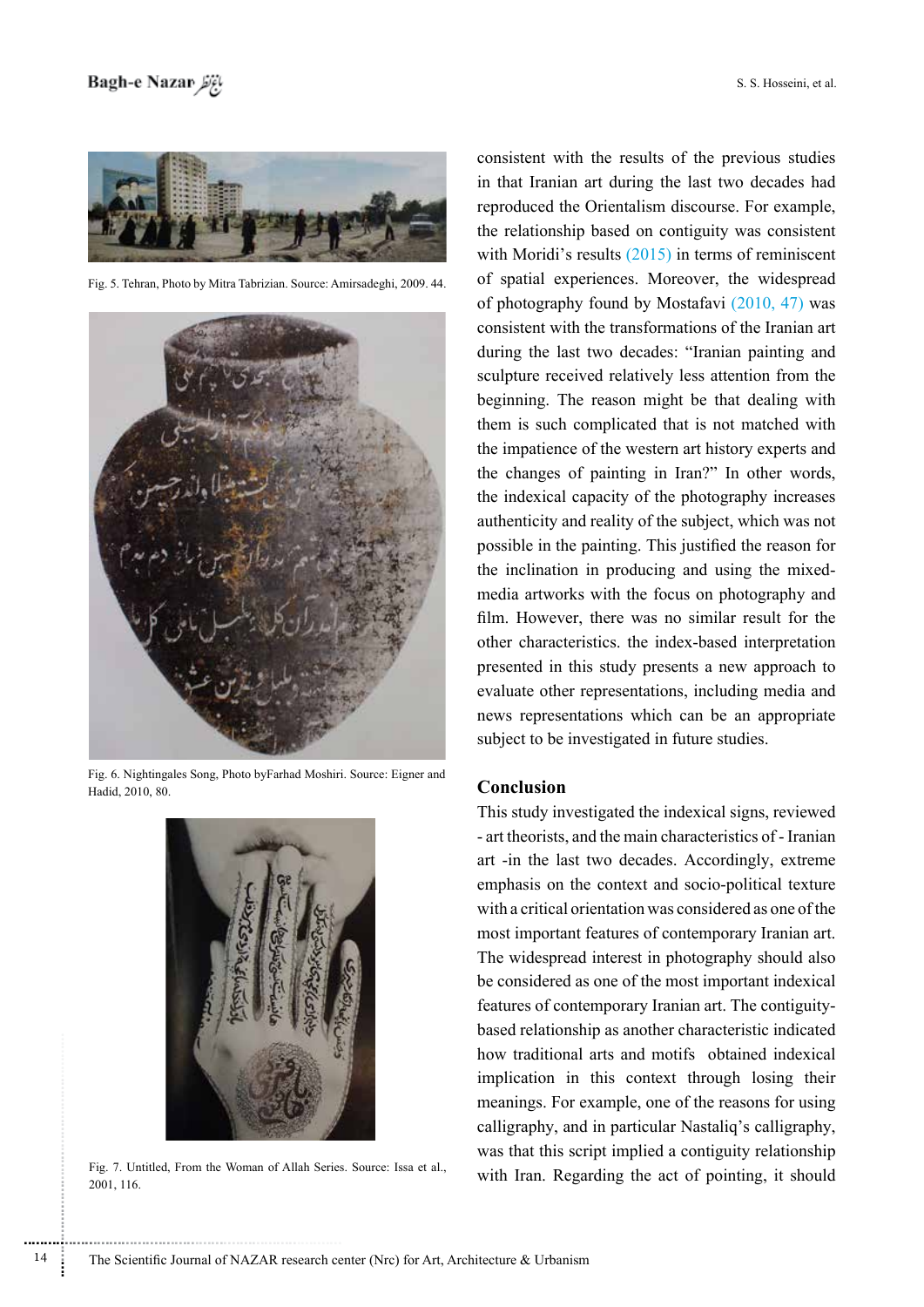

Fig. 8. Untitled, From the Edge Series, by: Behnam Kamrani. Source: Keshmirshekan, 2013, 262.

be noted that all the images have been referred to a specific place Iran. In this connection, the cause of the application of calligraphy is manifested from another perspective. That is, calligraphy was used as a supplemental discourse for meaningless deixis. In fact, this was a mere text that could be used as supplemental discourse (see Figs. 1, 2, 4  $\&$  5), but using calligraphy instead of ordinary writing increased the indexical capacity (and the contiguity) of the text (see Figs. 3, 6, 7 & 8). Therefore, the index has a feature to reveal the subject matter instantly and ensures that what is represented is real. However, the issue which has been so far neglected in relation to artwork and turns the concept of the index to critical tool in this research is attributed to the fact that Orientalism is indexical in nature and carries the previously mentioned characteristics. For example, it has a selective emphasis on the context of life in the Orient, and sustains a generalized look on these selected contexts while performing selection and isolation by pointing to a real and tangible place in order to represent the Orientalist discourse as real. In addition, it sygmatizes traits like "the other", "exotic", "backward" and etc., which have largely falsified the Orient's background in terms of contiguity relationship, and in turn these syntagmatic features might include the capacity of referring to another feature and eventually space. Consequently,

it permanently points to a special place in the world where discourse can be imposed on it at any moment. Therefore, the indexical characteristic of contemporary Iranian art is in correspondence with the Orientalism discourse, which itself has an indexical feature. As a result, it directly implies the meaning with the least required encoding. What contributes to the continuity of the Orientalism discourse is its dependence on the indexical features as if it was speaking about something real.

#### **Reference** list

• Adams, L. S. (2009). The methodologies of art (A. Masoumi, Trans.). Tehran: Nazar

- Ahmadi, B. (1992). *From Pictorial Signs to the Text: Toward* the Semiotics of Visual Communication. Tehran: Markaz.
- Amirsadeghi, H. (2009). Different sames: New perspective in contemporary Iranian art. London: Thames & Hudson Ltd.

• Chandler, D. (2008). Semiotics: The basics (M. Parsa, Trans.). Tehran: Soureye Mehr.

• Chattin, G. D. (2011). Metaphor and metonymy. in: I. R. **Makaryk** (Ed.). *Encyclopedia of contemporary literary theories* (M. Mohajer & M. Nabavi, Trans.). Tehran: Agah.

• D'Alleva, A. (2015). Methods and theories of art history (A. Moghbeli & S. S. Hosseini, Trans.). Tehran: Fakhrakia.

• Doane, M. A. (2002). The emergence of cinematic time, modernity, contingency, The archive. London: Harvard University Press.

• Dokic, J. (2012). Indexicality. In A. Newen & R. Van Riel *(Eds.), Identity, language, & mind: An introduction to the* philosophy of John Perry (pp. 13-31). Stanford: CSLI.

• Eagleton, T. (2011). *Literary theory: an introduction* (A. Mokhber, Trans.). Tehran: Markaz.

 $\bullet$  Eigner, S. & Hadid, Z. (2010). Art of the Middle East: Modern and contemporary art of the Arab World and Iranian. London: .Morell

• Hoell, K. (2012). [AGM61] Claiming the truth, How the digital challenges the photographic document, [Course essay] Historical & Critical Studies, Contemporary Debates & Research Methodologies. Brighton university, Date: January  $17th.$ 

 $\cdot$  Hooper, J. (1991). Peirce on signs, writings on semiotics by Charles Sanders Peirce. London: The University of North Carolina Press

• Hyde Minor, V. (2011). Art history's history (M. Ghasemian, Trans.). Tehran: Farhangestan-e Honar.

**·** Issa, R., Pakbaz, R. & Shayegan, D. (2001). Iranian

.......... ....... ........ ........... ...... ....... ........ .......... ...........